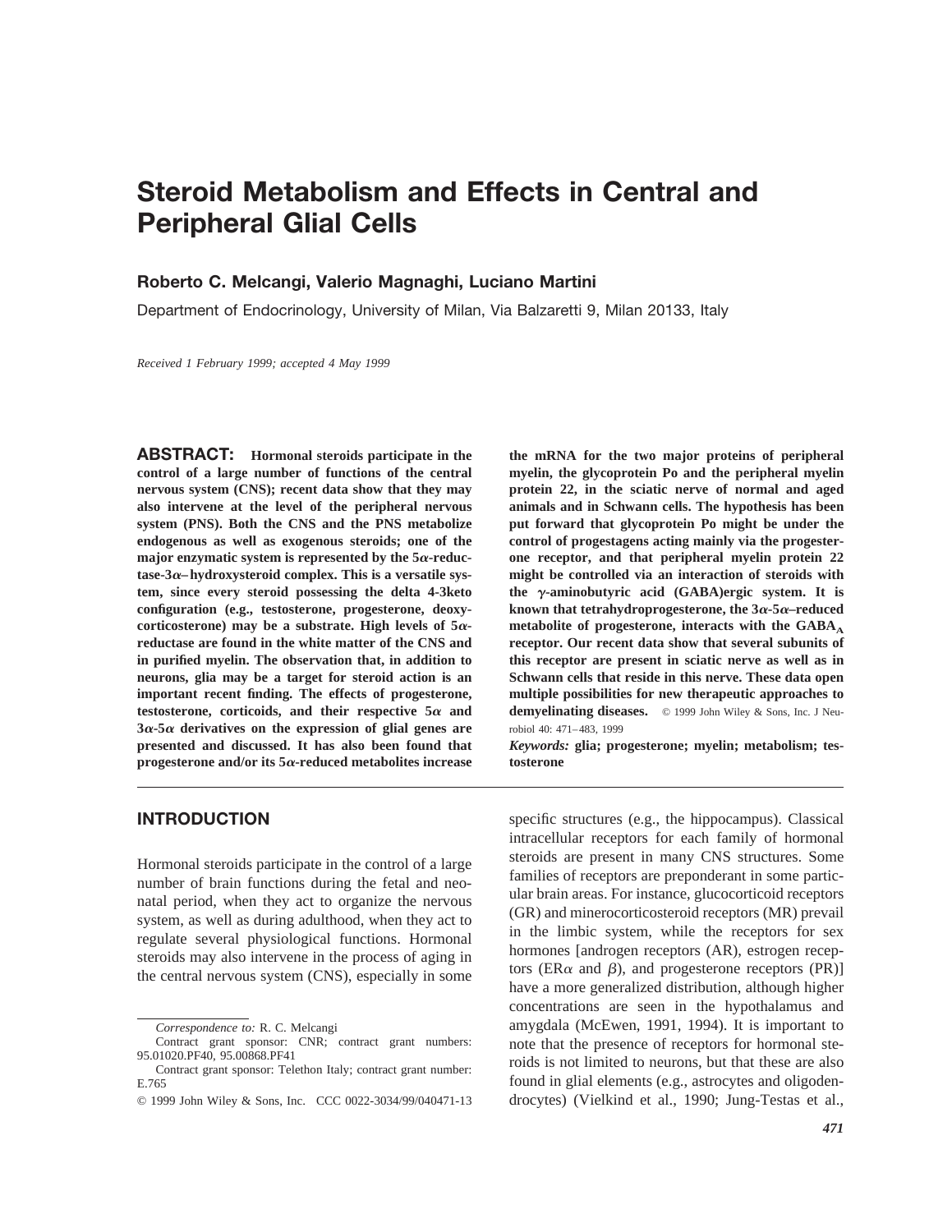1992, 1994; Langub and Watson, 1992; Wolff et al., 1992). Steroid receptors in both neurons and glia undoubtedly have important physiological implications because of the close cross-talk existing between neurons and glial cells (see below). One important observation is that the brain may metabolize endogenous and exogenous steroids. Several enzymatic systems have been described, and some of them have been fully characterized (for review, see Celotti et al., 1992; Martini, 1982). Among these, some have the peculiarity of totally changing the endocrine profile of a given steroid [e.g., aromatization of testosterone (T) to estradiol (E)], while others have the property of enhancing its activity [e.g.,  $5\alpha$ -reductase  $(5\alpha$ -R) which converts T to dihydrotestosterone (DHT)]; moreover, some enzymes (e.g.,  $3\alpha$ -hydroxysteroid dehydrogenase,  $3\alpha$ -HSD) modify steroids so that their metabolites may interact with receptors other than the classical steroid receptors. As detailed below, the enzymes  $5\alpha$ -R and  $3\alpha$ -HSD are present in neurons and glia (Melcangi et al., 1990a, 1993, 1994a).

More recent evidence also indicates that the peripheral nervous system (PNS), and particularly the Schwann cells (which are the equivalent in the periphery to the glia elements present in the CNS), which may be sensitive to steroid effects, possess steroid receptors (Jung-Testas et al., 1996; Melcangi et al., 1998a; Magnaghi et al., 1999) and the enzymes for steroid metabolism (Melcangi et al., 1990b, 1992). Some data suggest that the PNS and Schwann cells may also be the site of synthesis for some hormonal steroids (Koenig et al., 1995). The enzymatic complex formed by  $5\alpha$ -R and  $3\alpha$ -HSD in the CNS (for review, see Celotti et al., 1992; Martini, 1982) is very versatile in the sense that every steroid possessing the delta 4-3keto configuration may be first  $5\alpha$ -reduced and subsequently  $3\alpha$ -hydroxylated. For instance, T can be converted into DHT and subsequently into  $5\alpha$ -androstane-3 $\alpha$ ,17 $\beta$ -diol (3 $\alpha$ -diol); progesterone (P) can be metabolized into dihydroprogesterone (DHP) and subsequently into  $3\alpha, 5\alpha$ -tetrahydroprogesterone (THP); corticosterone into dihydrocorticosterone (DHC); and finally, deoxycorticosterone (DOC) into  $5\alpha$ -dihydrodeoxycorticosterone (DHDOC) and  $3\alpha, 5\alpha$ -tetrahydrodeoxycorticosterone (THDOC). As detailed below, some  $5\alpha$ -reduced-3 $\alpha$ -hydroxysteroids may exert important biological activities with a mechanism different from that of the parent steroids.

The existence of more than one  $5\alpha$ -R isozyme had been postulated years ago on the basis of studies using various inhibitors (Motta et al., 1986; Zoppi et al., 1992) and different substrates (Motta et al., 1986). More recently, two isoforms of the  $5\alpha$ -R (types 1 and 2) have been cloned (Andersson et al., 1989, 1991;

Labrie et al., 1992; Normington and Russell, 1992; Russell and Wilson, 1994; Levy et al., 1995). In men, the type 1  $5\alpha$ -R gene, on chromosome 5, is composed of five exons and four introns and produces a protein of 259 amino acids. The type 2  $5\alpha$ -R gene, located on chromosome 2, has a similar structure, but the resulting protein is composed of 254 amino acids. The structures of the enzymatic proteins, determined from their respective cDNAs, show a limited degree of homology (about 47%), and a predicted molecular weight of 28–29 kD. In terms of primary structures, both isozymes are composed of a high number of hydrophobic amino acid residues distributed throughout the molecule, causing the enzymes to be located in intracellular membranes. Although the two isoforms of the  $5\alpha$ -R (types 1 and 2) catalyze the same reaction (e.g., T to DHT, P to DHP), they possess different biochemical and possibly functional properties. The affinity of  $T$  for the type 1 isoform is about 15- to 20-fold lower than that for the type 2 isoform. The two isoforms have a different pH optimum: the type 1 isoform is active in a wide range of pH (from 5 to 8), while the type 2  $5\alpha$ -R possesses a narrow pH optimum around 5, with a very low activity at pH 7.5. The two isozymes also show a differential sensitivity to synthetic inhibitors such as finasteride, which preferentially blocks the human type 2 isozyme (Thigpen and Russell, 1992). High levels of  $5\alpha$ -R are observed in CNS areas particularly rich in white matter, such as the midbrain (Snipes and Shore, 1982), the pons (Krieger et al. 1983), the spinal cord (MacLusky et al., 1987), the corpus callosum, the anterior commissure, and the optic chiasm (Melcangi et al., 1988a, 1989). Also, the formation of  $3\alpha$ -diol is significantly higher in white-matter structures than in the gray matter (Melcangi et al. 1988a, 1988b). The  $5\alpha$ -R, but not the  $3\alpha$ -HSD, is present in elevated concentrations in purified myelin preparations obtained from the rat brain (Melcangi et al. 1988a,b, 1989). The physiological meaning of this localization of  $5\alpha$ -R is still obscure, but the hypothesis that  $5\alpha$ -reduced steroids locally formed in myelin might play a role in the process of myelination is certainly attractive. Such an hypothesis is indirectly supported by data showing that there is a peak of  $5\alpha$ -R activity in rat CNS (Massa et al., 1975; Degtiar et al., 1981) and in the purified CNS myelin in the first weeks of life (Melcangi et al., 1988b), the time when myelinization is initiated (Norton and Poduslo, 1973). Moreover, the cells which manufacture myelin, the oligodendrocytes, possess some  $5\alpha$ -R activity (Melcangi et al., 1988b, 1993, 1994a).

Data on the distribution of the  $5\alpha$ -R in different cell types in the rat brain show that neurons possess significantly higher amounts of  $5\alpha$ -R activity than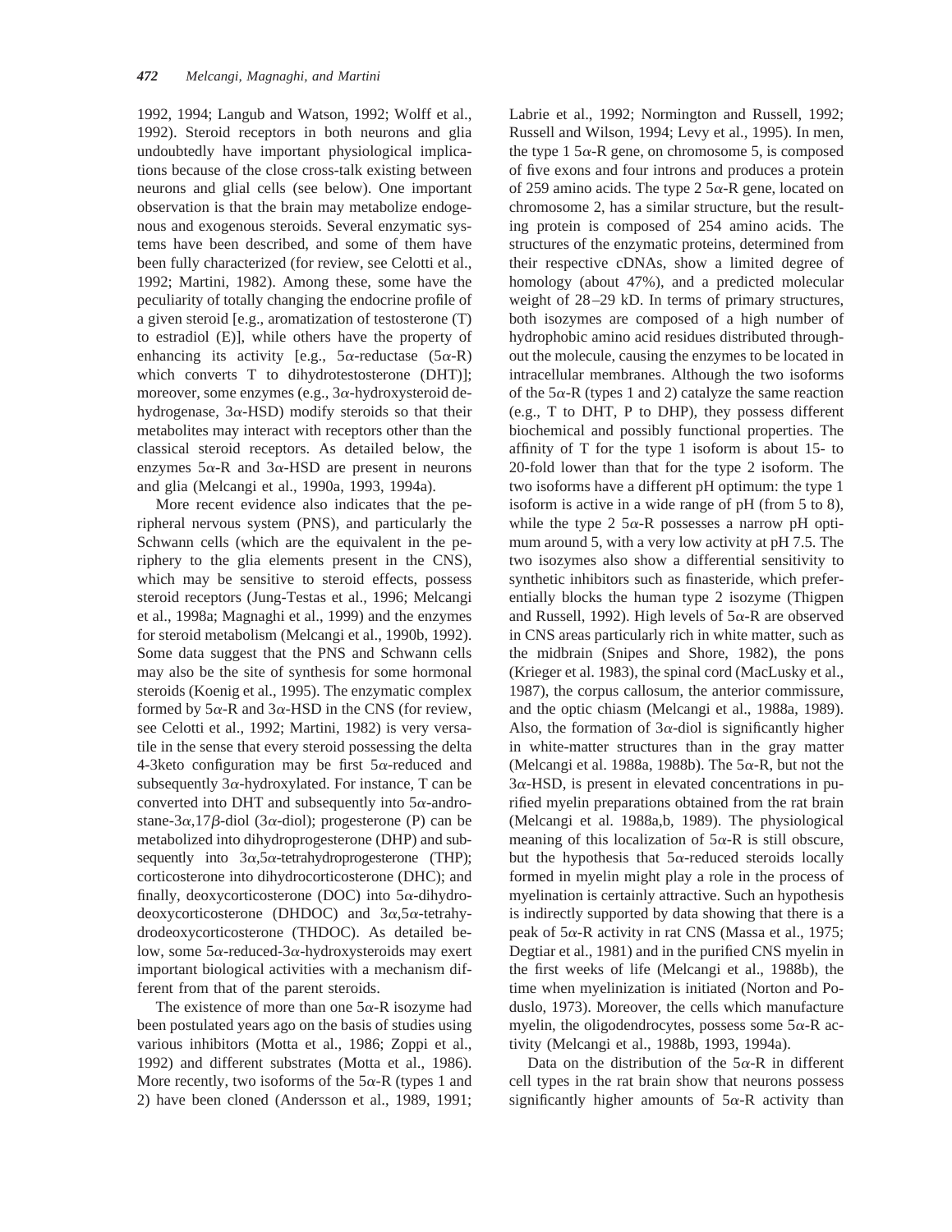oligodendrocytes and astrocytes (Melcangi et al., 1993, 1994a). In cultures of rat brain cells, two distinct populations of astrocytes may be distinguished on morphological and antigenic bases, the so-called type 1 and type 2 astrocytes. Type 1 astrocytes show a fibroblast-like aspect and are positive for the presence of the glial fibrillary acidic protein (GFAP) and negative to an antibody (A2B5) direct against the membrane gangliosides  $GD1\beta$ ,  $GT1$ , and  $GQ$ . Type 2 astrocytes have a process-bearing morphology, resembling that of neurons or oligodendrocytes, and are positive for both GFAP and the A2B5 antibody. Among these glial cells, the type 2 astrocytes possess considerable  $5\alpha$ -R activity, while type 1 astrocytes (A1) are almost devoid of such activity. Surprisingly, the enzyme  $3\alpha$ -HSD appears to be mainly localized in A1 (Melcangi et al., 1993, 1994a), with very low levels in other glial elements and in neurons. These data suggest that neurons and glial cells can both participate in the  $5\alpha$ -reductive metabolism of T and other delta 4-3 keto steroids. It must be pointed out that neurons are the only cell population which, in addition to the  $5\alpha$ -R, also contain the enzyme aromatase and consequently are able to transform androgens into estrogens (Negri-Cesi et al., 1992). Interestingly, very recently Garcia-Segura et al. (1999) observed that aromatase is expressed also in astrocytes after brain injury. As previously mentioned,  $3\alpha$ -HSD may be considered the second element of the  $5\alpha$ -R system. The formation of  $3\alpha$ -hydroxylated  $5\alpha$ reduced derivatives may subserve different physiological roles; this reaction may be of importance (a) for decreasing the amounts of intracellular  $5\alpha$ -reduced compounds available for binding to the corresponding intracellular steroid receptors, or (b) for producing steroid derivatives which may act through nongenomic mechanisms (e.g., via the  $GABA_A$  receptor; see below).

# **EFFECT OF HORMONAL STEROIDS ON GLIAL CELLS OF THE CNS**

#### **Progesterone and Androgens**

The cytoskeletal protein GFAP, a component of the intermediate glial filaments, is considered an important and specific astrocytic marker, since it is found only in astrocytes and radial glia. This protein is involved in modulating astrocyte shape and motility (Laping et al., 1994). Recent data have shown that GFAP may be under the control of a wide variety of humoral principles which include cytokines, growth factors, and hormonal steroids (Laping et al., 1994; for review, see Garcia-Segura et al., 1996). In this context, it has been shown that *in vivo* treatment with corticosterone and other corticoids (e.g., dexamethasone) inhibits GFAP expression in the neonatal and adult rat brain (Laping et al., 1991; Nichols et al., 1990a,b; Tsuneishi et al., 1991). In contrast, corticosterone increases GFAP expression in cultured astrocytes (Rozovsky et al., 1995); this result suggests that the effects observed *in vivo* are indirect and possibly mediated via nearby neurons or other glial elements (Rozovsky et al., 1995). With regard to sex steroids, castration of male rats increases the levels of GFAP mRNA and protein in the hippocampus (Day et al., 1990, 1993). It is interesting that among the gonadal steroids tested (estradiol, T, and DHT), only estradiol proved able to counteract the effect of castration (Day et al., 1993). At variance with what happens in the hippocampus, castration decreases GFAP immunoreactivity in the hypothalamus, a phenomenon that seems to be counteracted by T and DHT, but not by estradiol (Day et al., 1993). Interesting relationships between androgens and astrocytic function also emerge from the observations that hypothalamic astrocytes exhibit an increased in GFAP immunoreactivity in androgen-insensitive testicular feminized mice (McQueen et al., 1990), and that hypothalamic and hippocampal astrocytes show an increased GFAP immunoreactivity in hypogonadal mice (*hpg*) (Mc-Queen, 1994). Surprisingly, in *hpg* mice, which possesses normal sex hormone receptors, estrogens and aromatizable androgens, but not DHT, are able to normalize hippocampal GFAP immunoreactivity without altering that of the hypothalamus. After a penetrating brain injury, sex steroids (estradiol and P in females, and T in males) are able to decrease gliosis (including astrocytic proliferation), resulting in a decrease in the number of GFAP-positive astrocytes in the lesioned area (Garcia-Estrada et al., 1993). In the arcuate nucleus and the hilus of the dentate gyrus of adult female rats, the surface density of GFAP-immunoreactive cells fluctuates throughout the estrous cycle (Garcia-Segura et al., 1994a,b, 1996), decreases after ovariectomy, and increases after the administration of either estradiol or P (Luquin et al., 1993). Recently, it has also been observed that the levels of GFAP mRNA and immunoreactivity show sex differences in the arcuate nucleus of the rat, with lower levels in females than in males (Chowen et al., 1995). Androgenization of neonatal females increases GFAP mRNA to male levels, while castration of newborn males, without T substitution, reduces GFAP mRNA to the levels found in females (Chowen et al., 1995). Taken together, these data point to a possible influence of sex steroids on the expression and synthesis of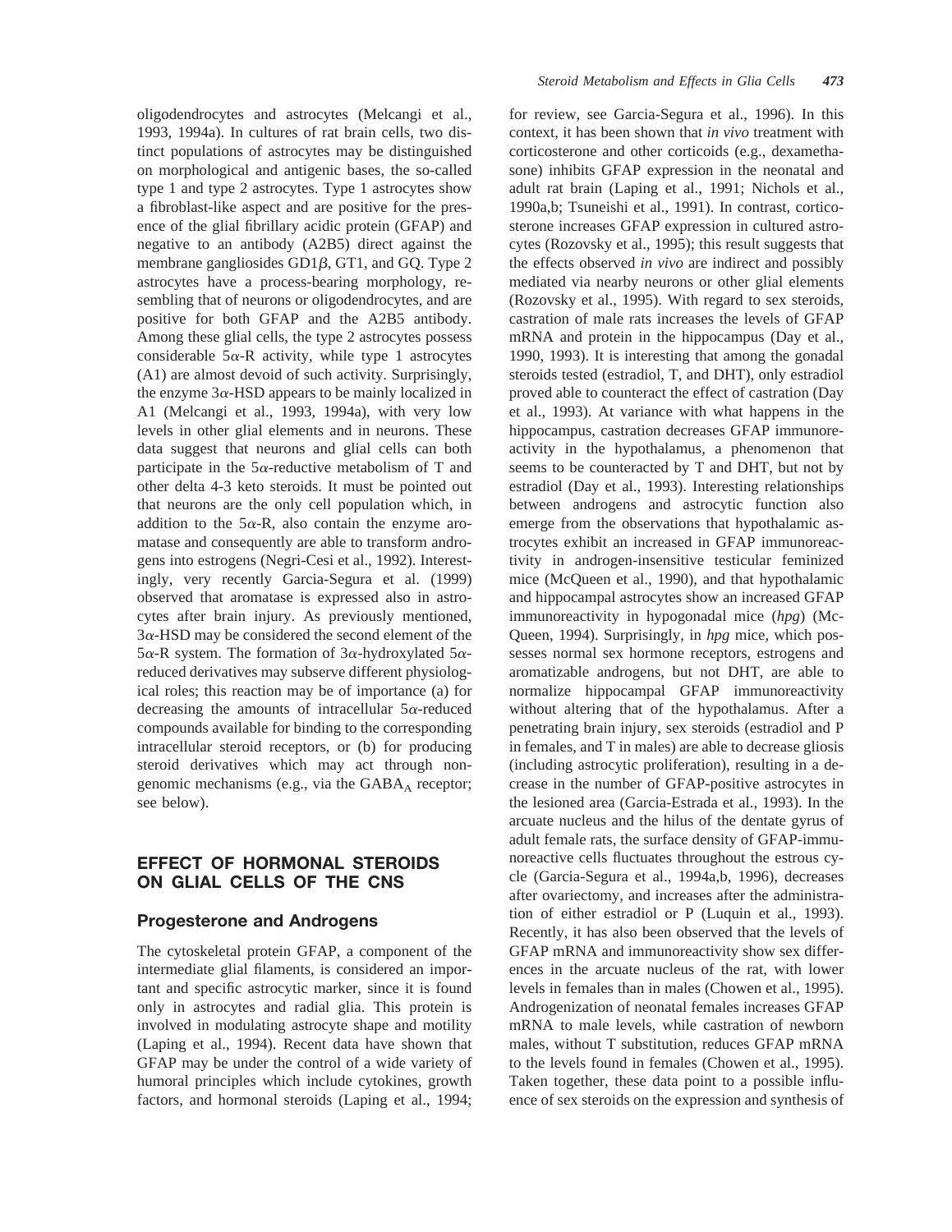GFAP. However, the data collected so far do not address the question of whether sex hormones act directly on the astrocytes to exert these influences.

A systematic study of the effects of sex steroids and their metabolites on the expression of GFAP in astrocytic cultures was recently performed in the authors' laboratory. This study analyzed the effects exerted by P and T and by their respective  $5\alpha$ -reduced metabolites (DHP and THP, and DHT and  $3\alpha$ -diol) on type 1 astrocytes (Melcangi et al., 1996a). The cultures were exposed to the various steroids for 2, 6, and 24 h, and GFAP mRNA was measured by Northern blot analysis. A significant elevation in GFAP mRNA was observed after exposure to either P or DHP; the effect of DHP appeared more promptly (2 h) than that of P (6 h). This result suggests that the effect of P might be linked to its conversion into DHP; this hypothesis has been confirmed by showing that the addition of finasteride (a blocker of the  $5\alpha$ -R) is able to completely abolish the effect of P. At late intervals, exposure to DHP caused a decrease rather than an increase in GFAP gene expression (Melcangi et al., 1996a). This inhibitory effect appears similar to the one evoked by direct exposure to THP; consequently, THP may be the active metabolite exerting an inhibitory effect on GFAP mRNA. This is supported by the observation that type 1 astrocytes are extremely rich in the enzyme  $3\alpha$ -HSD, which converts DHP into THP (Melcangi et al., 1994a). Thus, the biphasic effect of DHP (stimulatory at earlier intervals and inhibitory at later times) may be related to the sequential conversion of P into its related metabolites DHP and THP; because of this differential intracellular signaling pathways are probably involved. P and DHP may bind to their specific intracellular receptors present in the astrocytes (Jung-Testas et al., 1992). In this context, it is important to recall that P and DHP bind to the intracellular P receptor (Lee et al., 1979; Rupprecht et al., 1993; Schenborn and Karavolas, 1983), while THP does not. Some steroids, and in particular  $3\alpha$ -hydroxy- $5\alpha$ -reduced pregnane derivatives, are potent ligands for the  $GABA_A$  receptor in the CNS (Majewska et al., 1986; Paul and Purdy, 1992; Puia et al., 1990). On the basis of these observations, it is possible that the inhibitory effect exerted by THP (and probably by DHP after its conversion into THP) on GFAP expression might be mediated by the activation of  $GABA_A$  receptors.

In the case of androgens, T and  $3\alpha$ -diol did not change GFAP expression at any time of exposure, while DHT produced a significant decrease of GFAP mRNA only after 24 h (Melcangi et al., 1996a). This study should be completed using synthetic androgenic compounds which do not undergo metabolic conversions, but which do bind to and activate the AR, like T and DHT. All these new findings indicate that sex steroids may act directly on astrocytes.

## **Glucocorticoids and Minerocorticoids**

Because of their antiinflammatory and antiimmune properties, glucocorticoids are one of the major therapeutic options for the treatment of multiple sclerosis and other demyelinating diseases. However, little and conflicting information is available on the direct effects that corticoids might exert on the oligodendrocytes (i.e., the myelin-producing cells), on other kinds of glial cells, and on myelin components, e.g., the myelin basic protein (MBP), in the CNS (Meyer and Fairman, 1985; Preston and McMorris, 1984; Tsuneishi et al., 1991). Because of this, our laboratory examined the effects of different types of glucocorticoids and minerocorticoids on MBP expression using oligodendrocyte cultures. Moreover, on the basis of the presence of the enzyme  $5\alpha$ -R and  $3\alpha$ -HSD in these cells (Melcangi et al., 1990a, 1993, 1994a) the effect of the  $5\alpha$ -reduced metabolites was also examined. Among the different steroids tested (corticosterone, DHC, DOC, DHDOC, and THDOC), only DH-DOC was effective in modifying MBP gene expression in cultures of oligodendrocytes; mRNA levels of this typical oligodendrocyte marker were decreased following exposure to this steroid for 24 h (Melcangi et al., 1997a). To our knowledge, this is the first demonstration that adrenal steroids in their native or  $5\alpha$ -reduced forms modify MBP gene expression in oligodendrocyte cultures. The efficacy of steroids on this parameter has so far been shown only from *in vivo* studies (Tsuneishi et al., 1991). The finding that DHDOC is able to modify MBP gene expression necessitates a few comments. First, it is important to point out that the mode of action of this steroid on MBP mRNA is not yet clear. No studies are available to indicate whether DHDOC binds and activates the GR and/or the MR. The fact that the other steroids tested, which are able to bind to the GR and MR, are inactive would tend to eliminate the possibility of an effect of DHDOC via those receptors. DHDOC has, however, been shown to bind to and activate the PR (Tsuneishi et al., 1991; Rupprecht 1996). Consistent with this is the fact that DHDOC, like progesterone, exerts antiminerocorticoid activity (Sekihara and Yazaki, 1993). It is thus possible that the effects of this steroid on MBP gene expression may be mediated via the PR, a receptor that is present in oligodendrocytes (Jung-Testas et al., 1992, 1994). The physiological meaning of these results is still unclear. However, it is important to recall once more that  $5\alpha$ -R activity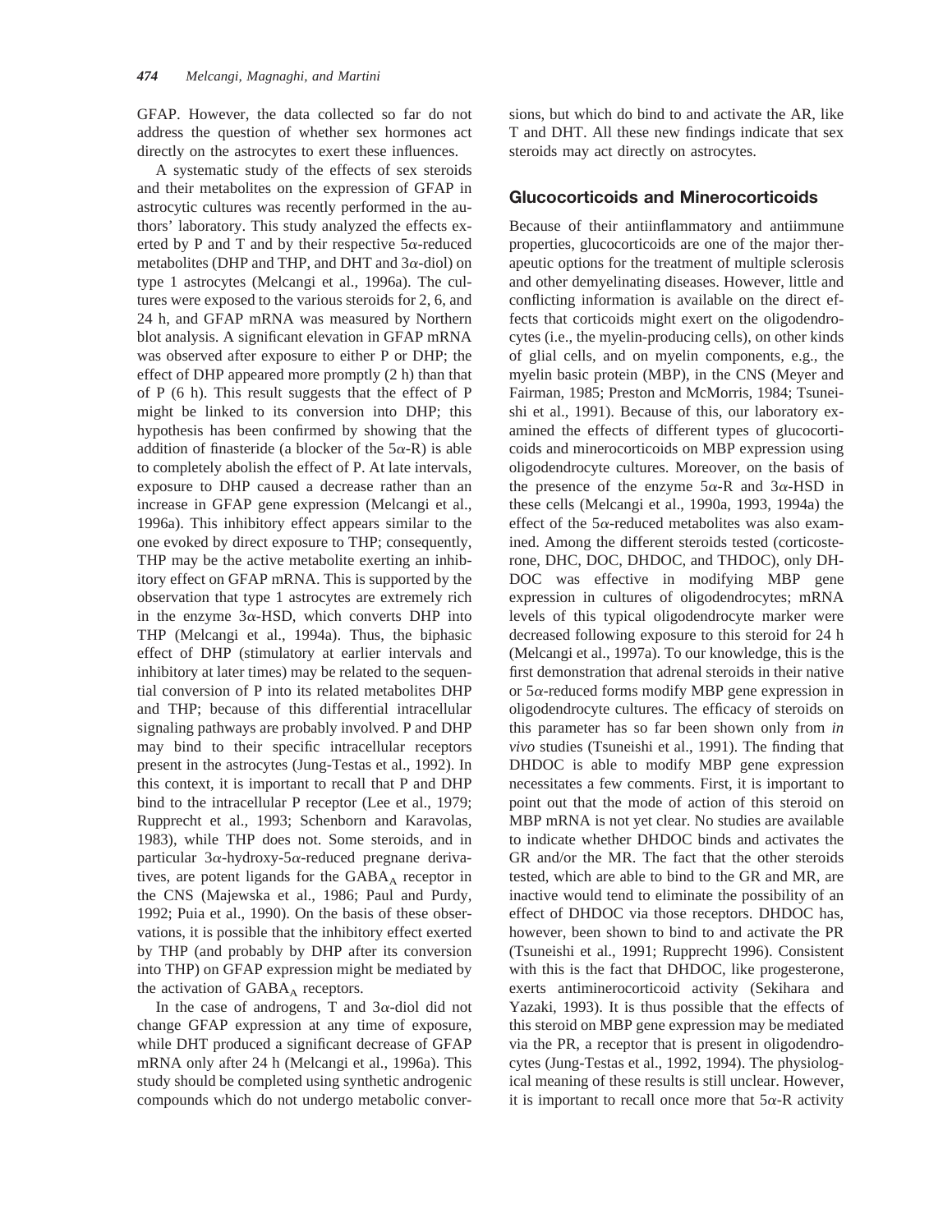Corticoids also appear able to control the synthesis and expression of specific astrocytic markers. However, the data are difficult to interpret since various types of steroids with different specific activities and with different glucocorticoid versus minerocorticoid ratios have been used. Moreover, the administration schedules and times of observation also have been very variable. For instance, *in vivo* treatment with dexamethasone, performed in the neonatal rat, significantly diminishes GFAP gene expression (Tsuneishi et al., 1991). Corticosterone administrated *in vivo* to neonatal or adult rats also inhibits GFAP gene expression and synthesis (Tsuneishi et al., 1991, Laping et al., 1991, 1994; Nichols et al., 1990a,b; O'Callaghan et al., 1989). In line with this observation, adrenalectomy performed in adult rats has been shown to increase GFAP mRNA and protein, an effect which is reversed by corticosterone administration (Laping et al., 1994). However, a different pattern of activity is shown by corticosterone *in vitro*, since exposure of cultured astrocytes to this steroid induces an increase in GFAP mRNA and protein (Rozovsky et al., 1995). Surprisingly, this effect of corticosterone on GFAP is reversed if astrocytes are cocultured with neurons, a finding which suggests that there is cross-talk between the two types of cells, and provides a possible explanation for the discrepancies between results obtained *in vivo* and *in vitro* (Rozovsky et al., 1995). Because of this, a study similar to that previously described for MBP was performed using astrocytic cultures. GFAP mRNA was increased by exposure to corticosterone for 6 and 24 h, while DHC was ineffective. The minerocorticoid DOC was also ineffective, while its  $5\alpha$ -reduced derivative, DHDOC, strongly inhibited GFAP gene expression (Melcangi et al., 1997a). The observation that corticosterone increases GFAP gene expression in A1 in cultures is not surprising, since similar data were reported by Rozovsky et al. (1995) using a similar experimental protocol. The present data suggest in addition that this effect is probably not linked to the  $5\alpha$ -reduction of the steroid, since the effect of corticosterone is not duplicated by DHC, a steroid that was not included in the study of Rozovsky et al. (1995). It is interesting to note that the stimulatory effect of corticosterone, a steroid with mixed glucominerocorticoid activities, on GFAP expression are not duplicated by the pure minerocorticoid derivative used. This fact suggests that the effect observed may be due to the glucocorticoid rather than minerocorticoid properties of corticosterone. This hypothesis obviously needs confirmation in studies with a "pure"

myelinization (Melcangi et al., 1988b).

GR agonist. It is relevant to the present discussion to recall that the synthesis of GFAP may represent an early response of astrocytes and microglia to brain injury and lesioning (Laping et al., 1994). Consequently, one might extrapolate from the present data that stress might influence GFAP synthesis also via the activation of the adrenal cortex.

The present data have shown that at least one  $5\alpha$ -reduced metabolite of adrenal steroids (DHDOC) exerts a similar effect on MBP gene expression in oligodendrocytes and GFAP gene expression in astrocytes, with a decrease of their mRNA levels. Even if DHDOC is converted into THDOC, the  $GABA_A$  receptor does not appear to be involved since THDOC, which interacts with the  $GABA_A$  receptor (Rupprecht et al., 1996, 1993), is totally ineffective in regulating either MBP or GFAP gene expression.

# **GLIAL–NEURONAL INTERACTIONS IN THE CNS**

For many years, glial cells have been considered to represent only mechanical support for neurons. This concept is obviously no longer acceptable. The existence of important functional relationships between specific glial components (oligodendrocytes, astrocytes, etc.) and neurons have become apparent. The interaction of glial cells with neurons plays an important role in neuronal migration, neurite outgrowth, and axonal guidance during neural development (Rakic, 1971; Banker, 1980; Lindsay, 1987; Hatten et al., 1988; Gasser and Hatten, 1990). Moreover, it has recently been demonstrated that glial cells synthesize and possibly release an array of bioactive agents such as neurotransmitters, growth factors, interleukines, prostaglandins, excitatory amino acids, polyamines, and neurosteroids (for review, see LoPachin and Aschner, 1993). It is likely that several of these agents exert definite and specific influences on neuronal activity. On the other hand, glial–neuronal interactions are certainly not one-way, since neurons can interfere with the proliferation and maturation of glial elements. For example, neuronal activity has been shown to up-regulate the expression of GFAP (Steward et al., 1991). Moreover, other parameters of astrocytic function, such as the enzyme glutamine synthetase (Mearow et al., 1990), the formation of gangliosides (Mendez-Otero and Constantine-Paton, 1990), and the assembly of voltage-sensitive calcium channels (Corvalan et al., 1990), are activated only in the presence of neurons. Thus, the concept has emerged that neurons and glia (astrocytes type 1 and 2, oligodendrocytes), in the CNS form a functional unit in which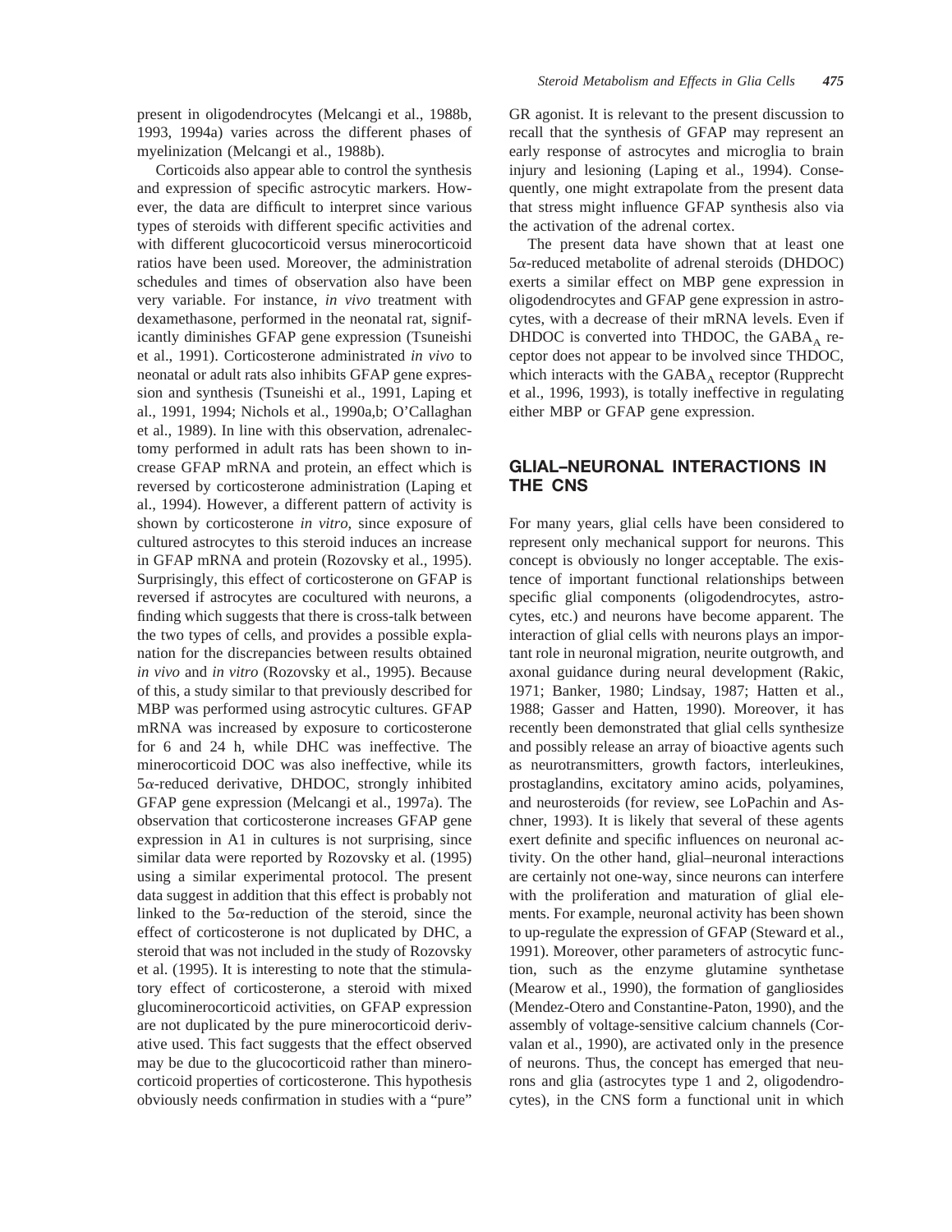each single element exerts effects on the other. As it has been previously mentioned, the enzyme  $5\alpha$ -R is present both in neurons (where it shows its higher concentrations) and in the glia (Melcangi et al., 1993, 1994a), while the enzyme  $3\alpha$ -HSD is almost exclusively present in A1 (Melcangi et al., 1993, 1994a). The cellular localization of these two enzymes in the brain has prompted us to investigate whether neurons and glial cells interact via humoral messages to control these two enzymes.

Two approaches have been used to examine the interactions between A1 and neurons: (a) a coculture system in which the two types of cells remain physically separated but which allows the free transfer of secretory products from one to the other type of cocultured cells, and (b) the addition of neuron-conditioned medium (CM) to cultures of A1, and astrocytic CM to cultures of neurons. The data have consistently shown that coculture with neurons or exposure to the neuronal CM stimulates  $5\alpha$ -R and  $3\alpha$ -HSD activities in A1. In contrast, there was no effect of astrocyte secretory products on the enzymatic activity of neurons (Melcangi et al., 1994b, 1995a). It appears that one or more soluble substance(s) are secreted by neurons which are able to stimulate the two enzymes in A1. Experiments presently are attempting to elucidate the nature of the compound(s) involved. Since the physiological role of the  $5\alpha$ -R-3 $\alpha$ -HSD system in glial cells is largely unknown, it is difficult to speculate on the biological significance of a neuronal mechanism that stimulates the metabolism of steroid hormones in A1 cells. However, one should recall that the formation of DHT is a mechanism for potentiating androgenic actions, while the subsequent conversion to  $3\alpha$ -diol is a mechanism of steroid catabolism, since  $3\alpha$ -diol is much less effective than T as an androgen and does not bind to the androgen receptor (for review, see Celotti et al., 1992; Martini, 1982). Consequently, neuronal influences on A1 cells may increase (by acting on the  $5\alpha$ -R), or decrease (by acting on the  $3\alpha$ -HSD), the androgenic potential of circulating T. However, the physiological meaning of this phenomenon remains to be established.

The same coculture system and transfer of CM of A1 have been used to analyze the possible effects of astrocytic secretions on a neuronal cell line, the GT1-1 cells, which synthesize and secrete LHRH. This cell line derives from a hypothalamic LHRHproducing tumor, induced by genetically targeted tumorigenesis in a female transgenic mouse. We have found that CM of A1 mimics the effect of coculture in that it strongly stimulates the release of LHRH from GT1-1 cells (Melcangi et al., 1995b). TGF $\beta$  appears

to be the putative secreted factor that astrocytes release to induce LHRH secretion, since the activity of CM of A1 is fully antagonized by a TGF $\beta$ -neutralizing antibody. Moreover, direct exposure to  $TGF \beta1$ , like the addition of CM of A1, stimulates LHRH release from GT1-1 cells (Melcangi et al., 1995b). In parallel experiments, it was shown that TGF $\beta$ 1, as well as CM of A1, also modifies LHRH gene expression in GT1-1 cells (Galbiati et al., 1996). GT1-1 cells also appear to be steroid sensitive since they express receptors for estrogens, androgens, progestins, and corticosteroids (Poletti et al., 1994; Chandran et al., 1994; for review, see Herbison, 1998) and also possess  $5\alpha$ -R and  $3\alpha$ -HSD activities (Poletti et al., 1994; Melcangi et al., 1997b). Consequently, A1 in a coculture system, might alter these enzymatic activities in GT1-1 cells and modify the conversion of two possible substrates for this enzyme. When the conversion of T and P was examined, we found that the presence of A1 modifies  $5\alpha$ -R activity in GT1-1 cells. Surprisingly, the effects observed were different depending on the substrates used. Using T as the substrate, a significant decrease of the formation of DHT was apparent when GT1-1 cells were cocultured with A1. When P was used as the substrate, a significant increase in the formation of DHP was observed (Melcangi et al., 1997b). These observations are intriguing since they suggest that the substrate itself may influence  $5\alpha$ -R activity. The differential effects on the formation of DHT and DHP cannot be explained on the basis of an effect on either one of the two isoforms of the  $5\alpha$ -R thus far cloned. In the authors' opinion, these data may be better explained by postulating the existence of a third  $5\alpha$ -R isoform which has not yet been cloned. Several other observations made recently in this laboratory, both *in vitro* and *in vivo*, support such a hypothesis. For example, pluripotential CNS stem cells derived from mice striatum, when induced in culture to differentiate into glial cells, start forming DHT from T on the 14th day of differentiation, whereas they start forming DHP from P on the 10th day of differentiation (Melcangi et al., 1996b). The CM of C6 glioma and of 1321N1 human astrocytoma cell lines are unable to modify the formation of DHT from T in A1, while inducing a statistically significant decrease in the formation of DHP from P in the same astrocytic cultures (Melcangi et al., 1998b). The exposure of C6 cells to CM of rat fetal neurons stimulates the formation DHT but not DHP (Melcangi et al., 1998b). Furthermore, we recently observed that castration decreases the formation of DHT in the sciatic nerve of adult male rats but leaves unmodified that of DHP (Magnaghi et al., submitted for publication).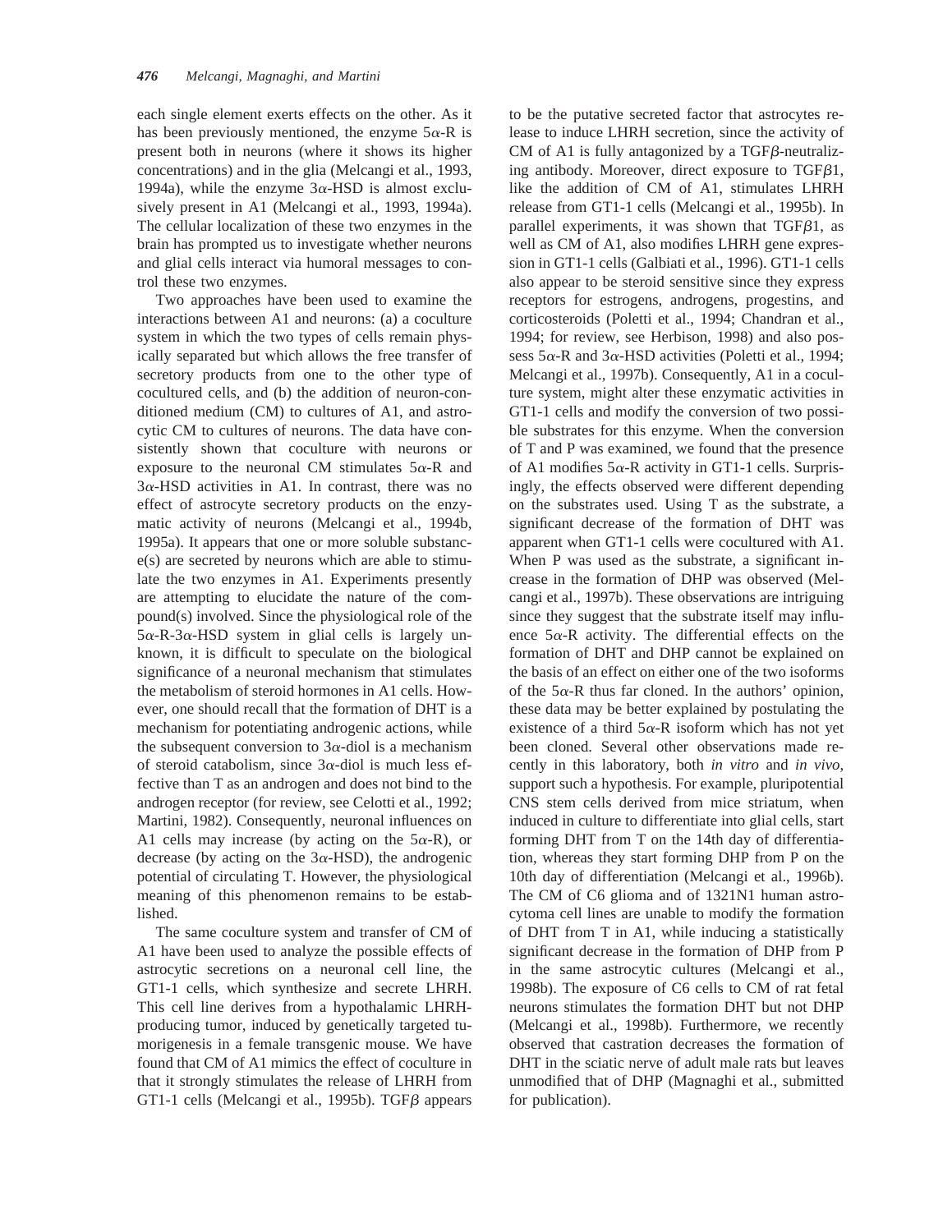## **PERIPHERAL NERVOUS SYSTEM**

#### **5**a**-R-3**a**-HSD Complex**

It has been previously mentioned that in the CNS,  $5\alpha$ -R is present in elevated concentrations in white matter (Melcangi et al. 1988a, 1989) as well as in purified myelin membranes (Melcangi et al., 1988a,b); central myelin membranes, however, do not seem to possess  $3\alpha$ -HSD activity (Melcangi et al., 1988a,b). To evaluate the possible presence of the  $5\alpha$ -R-3 $\alpha$ -HSD complex in myelinated nerves of the PNS, the metabolism of T into its  $5\alpha$ -reduced metabolites was evaluated in the sciatic nerve of adult male rats, a myelinated peripheral sensorimotor nerve. The study has shown that there is a conspicuous metabolism of T in sciatic nerve. The formation of DHT was at least equal to that found in central white matter and higher than that found in the cerebral cortex (Melcangi et al., 1990b, 1992). Moreover, in contrast to the low production of  $3\alpha$ -diol in the CNS (Melcangi et al., 1988a), 3 $\alpha$ -diol is produced in amounts similar to those of DHT in the sciatic nerve (Melcangi et al., 1990b, 1992). To the authors' knowledge, until these data were published, no information was available on the uptake and metabolism of testosterone in peripheral nerves, which had never been considered as possible target structures for androgenic steroids and, more generally, for hormonal steroids. On the basis of these preliminary observations, it was suggested that also the PNS might be included among steroid-sensitive target structures. Recent findings that mRNA for AR is present in male rat sciatic nerve extracts support this assumption (Melcangi et al., 1998a). In this context, it is necessary to underline once more that the  $5\alpha$ -R also metabolizes P and corticosteroids (for review, see Celotti et al., 1992). It remains to be ascertained which of these three families of steroids (androgens, progestins, and/or corticosteroids) represents the physiological substrate for the  $5\alpha$ -R-3 $\alpha$ -HSD complex in sciatic nerve. The observation that  $3\alpha$ -diol is formed with considerable yields in sciatic nerve is surprising on the basis of observations previously reported (Melcangi et al., 1990b, 1992) that this metabolite is completely absent in purified CNS myelin. The high peripheral production of  $3\alpha$ -diol might be explained by the fact that the peripheral myelin differs metabolically from its central counterpart; this is certainly supported by the finding that the peripheral myelin has a biochemical composition different from that of the brain (see below).

An additional clear-cut difference between central and peripheral myelin was encountered when animals of different age were studied. There was an agerelated drop of  $5\alpha$ -R activity in peripheral nerves, while  $5\alpha$ -R was unaffected by age in the CNS, (Melcangi et al., 1990b, 1992).

# **ROLE OF STEROIDS AND EFFECT OF AGING ON PERIPHERAL MYELIN**

Old and recent morphological observations indicate that in aged mammals, the axons of large myelinated fibers of the PNS undergo atrophy and their myelin sheaths increase in thickness, develop irregularities (Thomas et al., 1980; Grover-Johnson and Spencer, 1981; Johansson et al., 1996), and show the appearance of bubbles (Grover-Johnson and Spencer, 1981; Spencer and Thomas, 1970) and of adaxonal Schwann cell protrusions, a process through which Schwann cells remove debris from the axoplasm (Spencer and Thomas, 1974). Furthermore, the ratio between nodal spacing and fiber diameter increases and signs of Wallerian degeneration may occur (Thomas et al., 1980). In peripheral nerves of aged rats, dogs, cats (Adinolfi et al., 1991; Chase et al., 1992; Morales et al., 1987), and humans (Downie and Newell, 1961; Mayer, 1963), these age-related morphological changes indicate segmental demyelination and are associated with a functional deterioration and a decreased velocity of conduction (Adinolfi et al., 1991; Chase et al., 1992; Morales et al., 1987; Downie and Newell, 1961; Mayer, 1963). Surprisingly, there are no data to show whether aging affects gene expression and synthesis of myelin-related proteins such as the glycoprotein Po (Po), MBP, and peripheral myelin protein 22 (PMP22) in peripheral nerve. Po (for review, see Spiryda, 1998) is the most abundant protein of the peripheral myelin (about 50% of the total) in several animal species including humans (Isaque et al. 1980). This protein is a specific product of Schwann cells (Brockes et al., 1980), and is consequently absent in the CNS (Kitamura et al., 1976). Po is considered an integral membrane protein and may be glycosylated (Kitamura et al., 1976; Everly et al., 1973; Roomi et al., 1978), phosphorylated (Singh and Spritz, 1976; Wiggins and Morell, 1980), sulfated (Matthieu et al., 1975), and acylated (Agrawal et al., 1983; Sakamoto et al., 1986). The protein is thought to play an important physiological role in the maintenance of the multilamellar structure of PNS myelin (D'Urso et al., 1990), serving to link adjacent lamellae via homophyllic binding of Po on extracellular surfaces, and thereby stabilizing the assembly of compact myelin (Lemke, 1986; Snipes and Suter, 1995). MBP, the second most abundant protein in the PNS (Stahl et al., 1990), is localized at the cytoplasm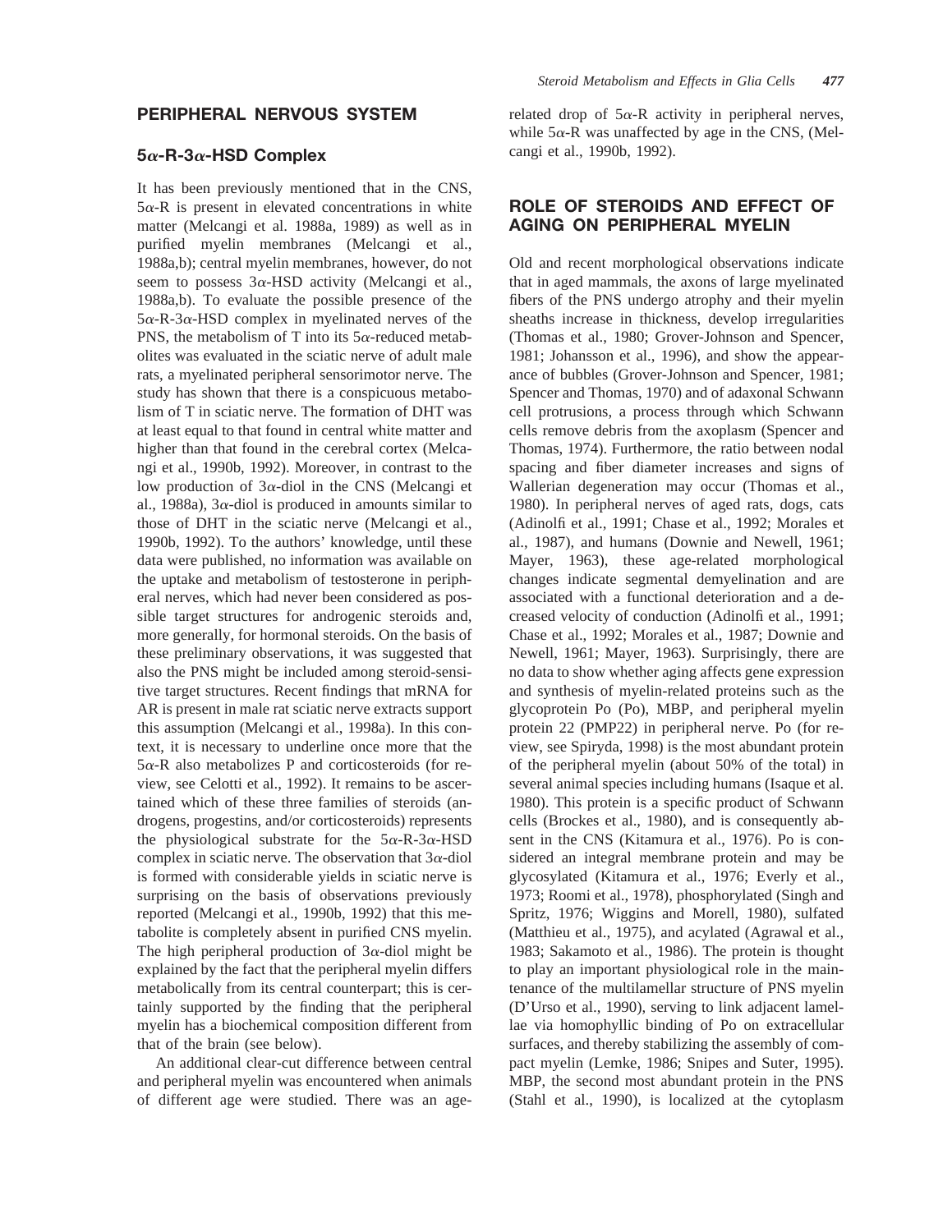apposition of myelin lamellae (the major dense line), and is also believed to be important for myelin compaction at this surface (Campagnoni and Macklin, 1988; Lemke, 1986; Snipes and Suter, 1995). PMP22 represents 2–5% of the peripheral myelin in rodents and humans (Pareek et al., 1993). The pattern of expression of this protein is synchronous with myelin formation; the protein appears almost exclusively in the compact sheath, where it is involved in regulating myelin stability (Snipes et al., 1992; Kuhn et al., 1993; Zoidl et al., 1995).

Given that little is known about the effects of aging on myelin gene expression in perpheral nerve, we analyzed whether the process of aging might be associated with measurable modifications of Po, MBP, and PMP22 gene expression in the sciatic nerve of the male rat. Because of the presence of PR in Schwann cells (Jung-Testas et al., 1996; Magnaghi et al., 1999), we also analyzed whether physiological progestational agents such as P and its  $5\alpha$ -reduced metabolites could modulate, when given *in vivo* to aged rats, the levels of Po, MBP, and PMP22 mRNA. Finally, we tested whether these steroids might influence Po and PMP22 gene expression in 3- to 4-month-old adult rats and in Schwann cell cultures obtained from the sciatic nerve of neonatal rats. Because of the presence of AR in the sciatic nerve (Magnaghi et al., 1999), a few experiments were performed using T and its 5a-reduced metabolite, DHT. Using *in situ* hybridization and/or Northern blot analysis, we found that mRNAs for Po, MBP, and PMP22 were strongly decreased (about 75%) in the sciatic nerves of aged (22- to 24-month-old) male rats compared to the sciatic nerve of 3-month-old male rats (Melcangi et al., 1998c, 1999). These observations provide a possible explanation for the several morphological and functional changes seen in peripheral nerves of aged animals (Thomas et al., 1980; Grover-Johnson and Spencer, 1981; Johansson et al., 1986; Spencer and Thomas, 1970; Adinolfi et al., 1991; Chase et al., 1992; Morales et al., 1987; Downie and Newell, 1961; Mayer, 1963).

The subsequent experiment was designed to investigate whether systemic administration of P, DHP, and THP counteracts the drop in mRNA levels of Po, MBP, and PMP22 in aged animals. The results indicate that P induces in the sciatic nerve of aged rats a slight increase in Po gene expression. DHP, on the other hand, significantly increases the level of Po mRNA, an effect not duplicated by THP (Melcangi et al., 1998c, 1999). Subsequent experiments have indicated that in the sciatic nerve of male rats, not only Po mRNA levels, but also the levels of Po protein decrease with age (Melcangi et al., 1998d); as in the case

of Po gene expression, treatment with DHP proved effective in increasing the levels of Po protein in aged animals (Melcangi et al., 1998d). The fact that P and not DHP was very poorly active in inducing an increase of Po gene expression deserves some consideration. Since the  $5\alpha$ -R activity in the whole sciatic nerve decreases significantly during aging (Melcangi et al., 1990b, 1992), very little DHP could actually be formed from P in the aged animals. The effect of steroids on Po gene expression seems to be specific for progestins, since androgens, like T and its  $5\alpha$ reduced metabolite DHT, were ineffective (Melcangi et al., 1998d). Moreover, P, DHP, and THP had no effect on the expression of MBP and PMP22 genes in aged rats (Melcangi et al., 1998c, 1999).

Subsequent experiments were performed to analyze whether P, DHP, and THP affect Po and PMP22 gene expression in normal adult animals (3–4 months old) rather than in old animals. P, DHP, and THP were all able to increase Po mRNA levels above the levels present in untreated normal controls. From a quantitative point of view, DHP appeared to be more effective than the other two steroids (Melcangi et al., 1999). Like with old animals, P and DHP were ineffective in changing PMP22 mRNA levels in the sciatic nerve of adult male rats. Unexpectedly, THP was extremely effective in increasing PMP22 mRNA levels (Melcangi et al., 1999). The discrepancy between THP in adult and aged animals with regard to Po and PMP22 gene expression deserves some discussion. Since THP may act via the GABAergic system, the possibility exists that  $GABA_A$  receptors might be involved in the control of these two proteins in the sciatic nerve. One hypothesis which may easily explain why THP had no effect in old animals is that  $GABA_A$  receptors in the PNS decrease with advancing age. Unfortunately, no data are available to substantiate this hypothesis. However, it is important to remember that a decrease of GABA binding (Dalezios and Matsokis, 1998) and of  $GABA_A$  receptor subunit mRNAs (Gutierrez et al., 1997) has been observed in the CNS of aged animals. Experiments are in progress in our laboratory to ascertain whether the *in vivo* activity of the  $GABA_A$  receptors declines or disappears with age in the PNS.

The effect of P, DHP, and THP in the control of peripheral myelin gene expression (with particular attention to Po and PMP22) has also been established in *in vitro* experiments using cultures of rat Schwann cells. Within 2 h, P and DHP induced a significant increase of Po gene expression. This effect decreased at later intervals (6 h). There was no effect on PMP22 gene expression of either steroid. However, THP proved very effective in stimulating both Po and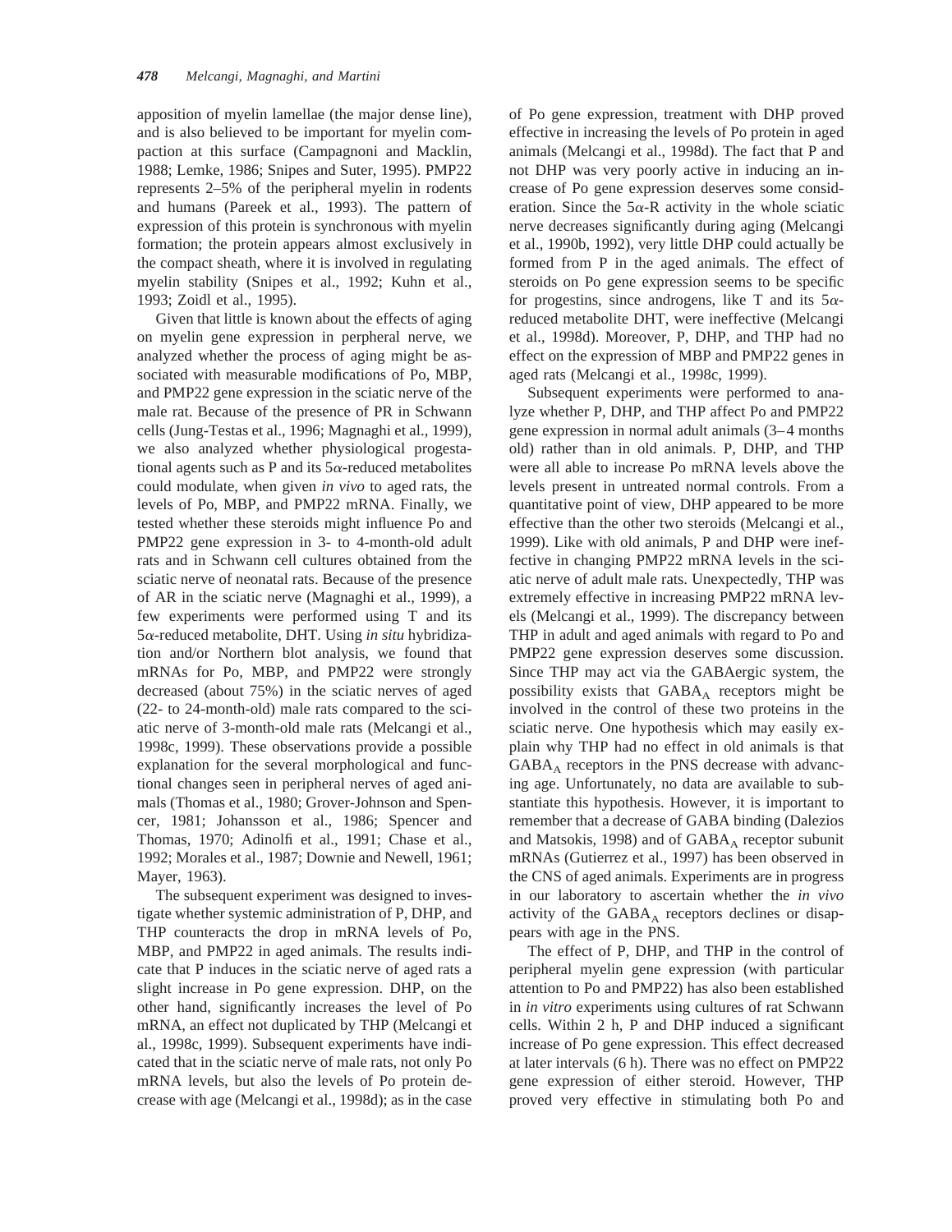PMP22 gene expression in cultured Schwann cells (Melcangi et al., 1998c, 1999). The responses to steroids by cultured Schwann cells appeared to be identical to those observed *in vivo* in adult animals. It is possible that P, DHP, and THP act via different mechanisms. Because P and DHP bind to the PR, their effect might be due to the activation of classical progesterone responsive element (PRE) (Rupprecht et al., 1993, 1996). In contrast, THP does not interact with PR, but is a potent agonist for the  $GABA_A$ receptor (Celotti et al., 1992). Because of this possibility, reverse transcriptase–polymerase chain reaction (RT-PCR) was used to determine whether subunits of the  $GABA_A$  receptor are expressed in the sciatic nerve and in cultured Schwann cells. Primer pairs specific for the rat subunit subtypes  $\alpha$ 1,  $\alpha$ 2,  $\alpha$ 3,  $\alpha$ 6,  $\beta$ 1,  $\beta$ 2,  $\beta$ 3,  $\gamma$ 1,  $\gamma$ 2L, and  $\gamma$ 2S were used. The major bands found in the sciatic nerve of adult male rats were those of  $\alpha$ 2,  $\alpha$ 3,  $\beta$ 1,  $\beta$ 2, and  $\beta$ 3. Cultured Schwann cells showed a similar pattern of expression of  $GABA_A$  subunit mRNAs, although with different band intensities. The RT-PCR products were confirmed by sequencing, and the results indicated 100% identity with mRNA sequences of  $\alpha$ 3 (a.n. X51991),  $\beta$ 1(a.n. X15466),  $\beta$ 2 (a.n. X15467), and  $\beta$ 3 (a.n. U14420), and 97% homology for  $\alpha$ 2 (a.n. L08491) (Melcangi et al., 1999). The presence of  $GABA_A$ receptor subunits in the sciatic nerve and cultured Schwann cells raises the possibility that the effects of THP on Po and PMP22 gene expression are due to an effect of the steroid on this neurotransmitter receptor system. The situation, however, may be different for these two proteins. Keeping in mind that both DHP and THP increase Po gene expression, whereas only THP increases PMP22 gene expression, and that the sciatic nerve and Schwann cells possess the enzyme  $3\alpha$ -HSD, which is bidirectional, we propose that THP might be retroconverted to DHP and bind to the PR. An effect of P, DHP, and THP through the PR is certainly supported by the results of a computer analysis we recently performed which identified more than one putative progesterone responsive elements in the Po promoter region (Magnaghi et al., 1999). In the control of Po gene expression, the classical mode of action, by interaction to PR, may prevail over the GABAergic mechanism. A similar explanation cannot apply to the effect of THP on PMP22 gene expression, since DHP was ineffective on the expression of this gene (Melcangi et al., 1999). Consequently, a GABAergic mechanism may be the mode of action for THP on PMP22 gene expression. However, Désarnaud et al. (1998), using a different experimental setup (Schwann cells transiently transfected with a reporter construct), found that P stimulates the expression of the PMP22 gene acting on promoter 1, but not promoter 2. Reasons for this discrepancy may reside in the differences between the two experimental models used.

In conclusion, the present data show that the gene expression of two important proteins of the peripheral myelin (PMP22 and Po) can be influenced by progesterone derivatives. The hypothesis has been put forward that part of the hormonal effects might occur not through the classical PR, but rather via an interaction with the  $GABA_A$  receptor. In particular, hormonal regulation of Po gene expression might be via the PR, whereas expression of PMP22 gene might be controlled by progestagen activity via an interaction with the GABAergic system. Use of molecules that interact with either the PR or the  $GABA_A$  receptor may serve as new therapeutic approaches in demyelinating diseases that are characterized by alterations in Po or PMP22 synthesis, respectively. Experiments are currently in progress to confirm this hypothesis.

The work described here was supported by CNR through Projects AGING (Contract No. 95.01020.PF40) and FATMA (Contract No. 95.00868.PF41). The financial support of Telethon Italy (Grant E.765) is gratefully acknowledged.

## **REFERENCES**

- Adinolfi AM, Yamury J, Morales FR, Chase MH. 1991. Segmental demyelination in peripheral nerves of old cats. Neurobiol Aging 12:175–179.
- Agrawal HC, Schmidt RE, Agrawal D. 1983. In vivo incorporation of [<sup>3</sup>H] palmitic acid into Po protein, the major intrinsic protein of rat sciatic nerve myelin. J Biol Chem 258:6556–6560.
- Andersson S, Bishop RW, Russell DW. 1989. Expression and regulation of steroid  $5\alpha$ -reductase, an enzyme essential for male sexual differentiation. J Biol Chem 264: 16249–16255.
- Andersson S, Berman DM, Jenkins EP, Russell DW. 1991. Deletion of steroid  $5\alpha$ -reductase 2 gene in male pseudohermaphroditism. Nature 354:159–161.
- Banker GA. 1980. Trophic interactions between astroglial cells and hippocampal neurons in culture. Science 209: 809–810.
- Brockes JP, Raff MC, Nishiguchi DJ, Winter J. 1980. Studies on cultured rat Schwann cells: assay for peripheral myelin proteins. J Neurocytol 9:67–77.
- Campagnoni AT, Macklin WB. 1988. Cellular and molecular aspect of myelin protein gene expression. Mol Neurobiol 2:41–89.
- Celotti F, Melcangi RC, Martini L. 1992. The  $5\alpha$ -reductase in the brain: molecular aspects and relation to brain function. Front Neuroendocrinol 13:163–215.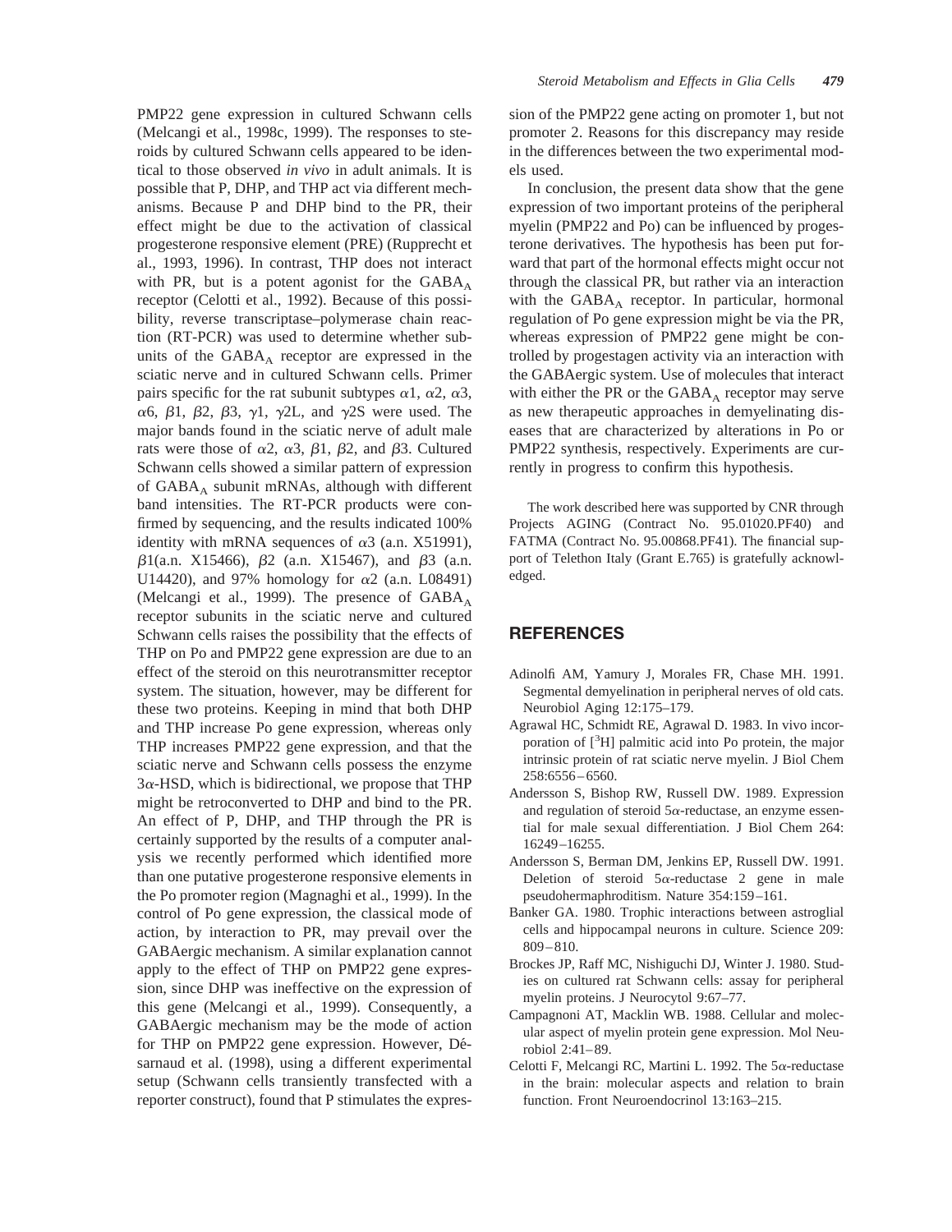- Chandran UR, Attardi B, Friedman R, Dong K-W, Roberts JL, DeFranco DB. 1994. Glucocorticoid receptor-mediated repression of gonadotropin-releasing hormone promoter activity in GT1 hypothalamic cell lines. Endocrinology 134:1467–1474.
- Chase MH, Engelhardt JK, Adinolfi AM, Chirwa SS. 1992. Age-dependent changes in cat masseter nerve: an electrophysiological and morphological study. Brain Res 586:279–288.
- Chowen JA, Busiguina S, Garcia-Segura LM. 1995. Sexual dimorphism and sex steroid modulation of glial fibrillary acidic protein (GFAP) mRNA and immunoreactive levels in the rat hypothalamus, Neuroscience 69:519–532.
- Corvalan V, Cole R, de Vellis J, Hagiwara S. 1990. Neuronal modulation of calcium channel activity in cultured rat astrocytes. Proc Natl Acad Sci USA 87:4345–4348.
- Dalezios Y, Matsokis N. 1998. Brain benzodiazepine binding in aged rats. Neurochem Int 32:213–217.
- Day JR, Laping NJ, McNeill TH, Schreiber SS, Pasinetti G, Finch CE. 1990. Castration enhances expression of glial fibrillary acidic protein and sulfated glycoprotein-2 in the intact and lesion-altered hippocampus of the adult male rat. Mol Endocrinol 4:1995–2002.
- Day JR, Laping NJ, Lampert-Etchells M, Brown SA, O'Callaghan JP, McNeill TH, Finch CE. 1993. Gonadal steroids regulate the expression of glial fibrillary acidic protein in the adult male rat hippocampus. Neuroscience 55:435–443.
- Degtiar VG, Loseva B, Isatchenkov P. 1981. In vitro metabolism of androgens in hypothalamus and pituitary from infantile and adolescent rats of both sexes. Endocrinol Exp 15:181–190.
- Désarnaud F, Do Thi AN, Brown AM, Lemke G, Suter U, Baulieu E-E, Schumacher M. 1998. Progesterone stimulates the activity of the promoters of peripheral myelin protein-22 and protein zero genes in Schwann cells. J Neurochem 71:1765–1768.
- Downie AW, Newell DJ. 1961. Sensory nerve conduction in patients with diabetes mellitus and controls. Neurology 11:876–882.
- D'Urso D, Brophy PJ, Staugaitus SM, Gillespie CS, Frey AB, Stempak JG, Colman DR. 1990. Protein zero of peripheral nerve myelin: biosynthesis, membrane insertion, and evidence for homotypic interaction. Neuron 4:449–460.
- Everly JL, Brady RO, Quarles RH. 1973. Evidence that the major protein in rat sciatic nerve myelin is a glycoprotein. J Neurochem 21:329–334.
- Galbiati M, Zanisi M, Messi E, Cavarretta I, Martini L, Melcangi RC. 1996. Transforming growth factor- $\beta$  and astrocytic conditioned medium influence luteinizing hormone-releasing hormone gene expression in the hypothalamic cell line GT1. Endocrinology 137:5605–5609.
- Garcia-Estrada J, Del Rio JA, Luquin S, Soriano E, Garcia-Segura LM. 1993. Gonadal hormones down-regulate reactive gliosis and astrocyte proliferation after a penetrating brain injury. Brain Res 628:271–278.

Garcia-Segura LM, Chowen JA, Duenas M, Torres-Aleman

I, Naftolin F. 1994a. Gonadal steroids as promoters of neuro-glial plasticity. Psychoneuroendocrinology 19: 445–453.

- Garcia-Segura LM, Luquin S, Parducz A, Naftolin F. 1994b. Gonadal hormone regulation of glial fibrillary acidic protein immunoreactivity and glial ultrastructure in the rat neuroendocrine hypothalamus. Glia 10:59–69.
- Garcia-Segura LM, Chowen JA, Naftolin F. 1996. Endocrine glia: roles of glial cells in the brain actions of steroid and thyroid hormone and in the regulation of hormone secretion. Front Neuroendocrinol 17:180–211.
- Garcia-Segura LM, Wozniak A, Azcoitia I, Rodriguez JR, Hutchison RE, Hutchison JB. 1999. Aromatase expression by astrocytes after brain injury: implications for local estrogen formation in brain repair. Neuroscience 89:567–578.
- Gasser UE, Hatten ME. 1990. Neuron–glia interactions of rat hippocampal cells in vitro: glial-guided neuronal migration and neuronal regulation of glial differentiation. J Neurosci 10:1276–1285.
- Grover-Johnson N, Spencer PS. 1981. Peripheral nerve abnormalities in aging rats. J Neurophatol Exp Neurol 40: 155–165.
- Gutierrez A, Khan ZU, Miralles CP, Mehta AK, Ruano D, Araujo F, Vitorica J, De Blas AL. 1997. GABA<sub>A</sub> receptor subunit expression changes in the rat cerebellum and cerebral cortex during aging. Mol Brain Res 45:59–70.
- Hatten ME, Lynch M, Rydel RE, Sanchez J, Joseph-Silverstein J, Moscatelli D, Rifkin DB. 1988. In vitro neurite extension by granule neurons is dependent upon astroglial-derived fibroblast growth factor. Dev Biol 125:280– 289.
- Herbison AE. 1998. Multimodal influence of estrogen upon gonadotropin-releasing hormone neurons. Endocr Rev 19:302–330.
- Ishaque A, Roomi MW, Szymanska I, Kowalski S, Eylar EH. 1980. The Po glycoprotein of peripheral nerve myelin. Can J Biochem 58:913–921.
- Johansson CS, Stenstrom M, Hildebrand C. 1996. Target influence on aging of myelinated sensory nerve fibres. Neurobiol Aging 17:61–66.
- Jung-Testas I, Renoir JM, Bugnard H, Greene GL, Baulieu EE. 1992. Demonstration of steroid receptors and steroid action in primary cultures of rat glial cells. J Steroid Biochem Mol Biol 41:815–821.
- Jung-Testas I, Schumacher M, Robel P, Baulieu EE. 1994. Actions of steroid hormones and growth factors on glial cells of the central and peripheral nervous system. J Steroid Biochem Mol Biol 48:145–154.
- Jung-Testas I, Schumacher M, Robel P, Baulieu E-E. 1996. Demonstration of progesterone receptors in rat Schwann cells. J Steroid Biochem Mol Biol 58:77–82.
- Kitamura K, Suzuki M, Uyemura K. 1976. Purification and partial characterization of two glycoproteins in bovine peripheral nerve myelin membrane. Biochim Biophys Acta 455:806–816.
- Koenig HL, Schumacher M, Ferzaz B, Do Thi AN, Ressouches A, Guennoun R, Jung-Testas I, Robel P, Akwa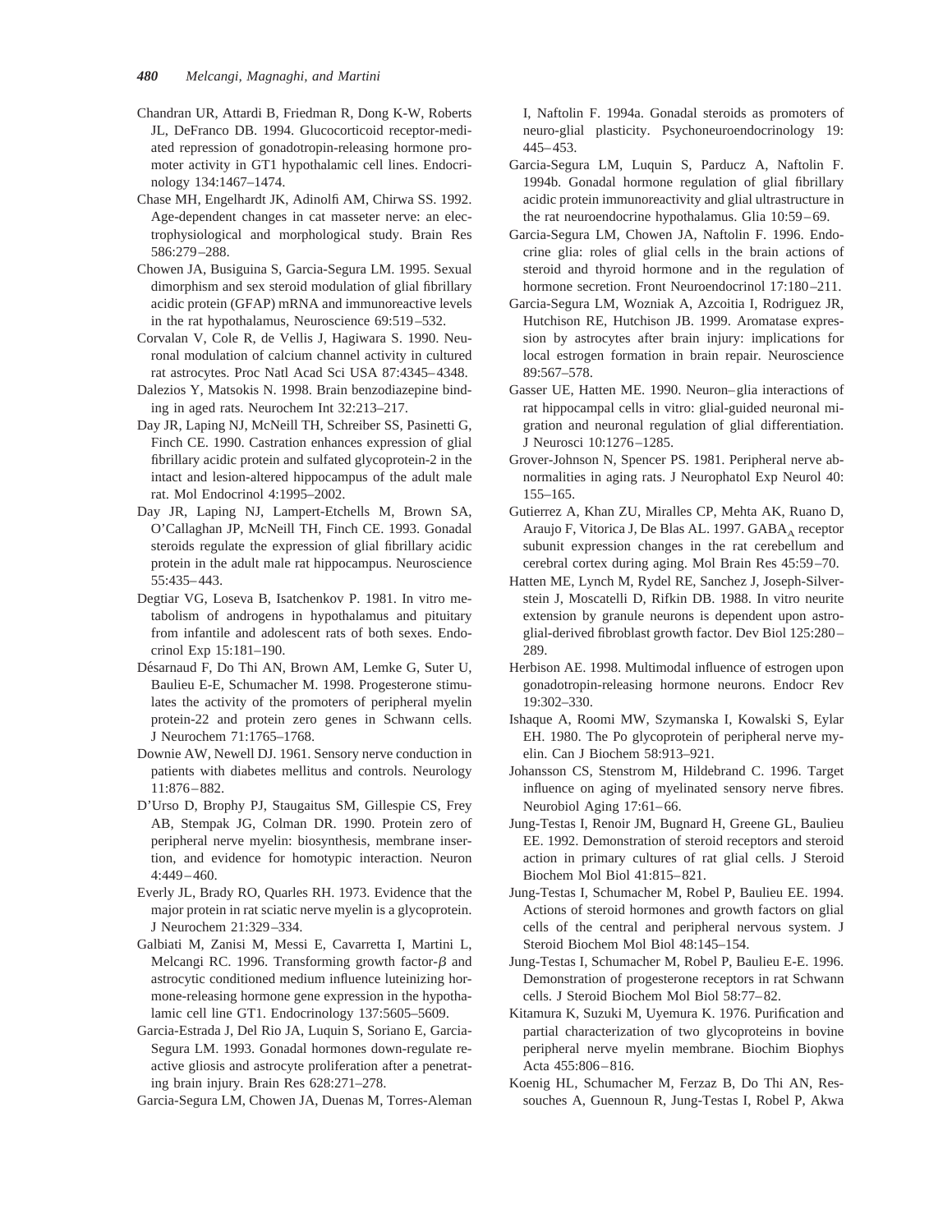Y, Baulieu E-E. 1995. Progesterone synthesis and myelin formation by Schwann cells. Science 268:1500–1503.

- Krieger NR, Scott RG, Jurman ME. 1983. Testosterone 5a-reductase in rat brain. J Neurochem 40:1460–1464.
- Kuhn G, Lie A, Wilms S, Muller HW. 1993. Coexpression of PMP22 gene with MBP and Po during de novo myelination and nerve repair. Glia 8:256–264.
- Labrie F, Sugimoto Y, Luu-The V, Simard J, Lachance Y, Bachvarov D, Leblanc G, Durocher F, Paquet N. 1992. Structure of human type 2  $5\alpha$ -reductase gene. Endocrinology 131:1571–1573.
- Langub MC, Watson RE Jr. 1992. Estrogen receptor-immunoreactive glia, endothelia, and ependyma in guinea pig preoptic area and median eminence: electron microscopy. Endocrinology 130:364–372.
- Laping NJ, Nichols NR, Day JR, Finch CE. 1991. Corticosterone differentially regulates the bilateral response of astrocyte mRNA in the hippocampus to entorhinal cortex lesions in male rats. Mol Brain Res 10:291–297.
- Laping NJ, Teter B, Nichols NR, Rozovsky I, Finch CE. 1994. Glial fibrillary acidic protein: regulation by hormones, cytokines, and growth factors. Brain Pathol 1:259–275.
- Lee H, Davies IJ, Ryan KJ. 1979. Progesterone receptor in the hypothalamic cytosol of female rats, Endocrinology 104:791–800.
- Lemke G. 1986. Molecular biology of the major myelin genes. Trends Neurosci 9:266–270.
- Levy MA, Brandt M, Sheedy KM, Holt DA, Heaslip JI, Trill JJ, Ryan PJ, Morris RA, Garrison LM, Bergsma DJ. 1995. Cloning, expression and functional characterization of type 1 and type 2 steroid  $5\alpha$ -reductases from Cynomolgus monkey: comparison with human and rat isoenzymes. J Steroid Biochem Mol Biol 52:307–319.
- Lindsay RM. 1987. Adult rat brain astrocytes support survival of both NGF-dependent and NGF-insensitive neurons. Nature 282:80–82.
- LoPachin RM Jr, Aschner M. 1993. Glial–neuronal interactions: relevance to neurotoxic mechanisms. Toxicol Appl Pharmacol 118:141–158.
- Luquin S, Naftolin F, Garcia-Segura LM. 1993. Natural fluctuation and gonadal hormone regulation of astrocyte immunoreactivity in dentate gyrus. J Neurobiol 24:913– 924.
- MacLusky NJ, Clark CR, Shanabrough M, Naftolin F. 1987. Metabolism and binding of androgen in the spinal cord of the rat. Brain Res 422:83–91.
- Magnaghi V, Cavarretta I, Zucchi I, Susani L, Rupprecht R, Hermann B, Martini L, Melcangi RC. 1999. Po gene expression is modulated by androgens in the sciatic nerve of adult male rats. Mol Brain Res 70:36–44.
- Majewska MD, Harrison NL, Schwartz RD, Barker JL, Paul SM. 1986. Steroid hormone metabolites are barbituratelike modulators of the GABA receptor. Science 232: 1004–1007.
- Martini L. 1982. The  $5\alpha$ -reduction of testosterone in the neuroendocrine structures: biochemical and physiological implications. Endocr Rev 3:1–25.
- Massa R, Justo S, Martini L. 1975. Conversion of testosterone into  $5\alpha$ -reduced metabolites in the anterior pituitary and in the brain of maturing rats. J Steroid Biochem 6:567–571.
- Matthieu J-M, Everly JL, Brady RO, Quarles RH. 1975. [<sup>35</sup>S]Sulfate incorporation into myelin glycoproteins. II. Peripheral nervous system. Biochim Biophys Acta 392: 167–174.
- Mayer RF. 1963. Nerve conduction studies in man. Neurology 13:1021–1030.
- McEwen BS. 1991. Steroid homones are multifactorial messengers to the brain. Trends Endocrinol Metab 2:62–67.
- McEwen BS. 1994. Steroid hormone action in the brain: when is the genome involved? Horm Behav 28:396–405.
- McQueen JK, Wright AK, Arbuthnott GW, Fink G. 1990. Glial fibrillary acidic protein (GFAP)-immunoreactive astrocytes are increased in the hypothalamus of androgen-insensitive testicular feminized *(Tfm)* mice. Neurosci Lett 118:77–81.
- McQueen JK. 1994. Glial cells and neuroendocrine function. J Endocrinol 143:411–415.
- Mearow KM, Mill JF, Freese E. 1990. Neuron–glial interactions involved in the regulation of glutamine synthetase. Glia 3:385–392.
- Melcangi RC, Celotti F, Ballabio M, Poletti A, Castano P, Martini L. 1988a. Testosterone  $5\alpha$ -reductase activity in the rat brain is highly concentrated in white matter structures and in purified myelin sheaths of axon. J Steroid Biochem 31:173–179.
- Melcangi RC, Celotti F, Ballabio M, Castano P, Poletti A, Milani S, Martini L. 1988b. Ontogenetic development of the  $5\alpha$ -reductase in the rat brain: cerebral cortex, hypothalamus, purified myelin and isolated oligodendrocytes. Dev Brain Res 44:181–188.
- Melcangi RC, Celotti F, Ballabio M, Carnaghi R, Poletti A, Martini L. 1989. Effect of postnatal starvation on the  $5\alpha$ -reductase activity of the brain and of isolated myelin membranes. Exp Clin Endocrinol 94:253–261.
- Melcangi RC, Celotti F, Ballabio M, Castano P, Massarelli R, Poletti A, Martini L. 1990a.  $5\alpha$ -Reductase activity in isolated and cultured neuronal and glial cells of the rat. Brain Res 516:229–236.
- Melcangi RC, Celotti F, Ballabio M, Poletti A, Martini L. 1990b. Testosterone metabolism in peripheral nerves: presence of the  $5\alpha$ -reductase-3 $\alpha$ -hydroxysteroid-dehydrogenase enzymatic system in the sciatic nerve of adult and aged rats. J Steroid Biochem 35:145–148.
- Melcangi RC, Celotti F, Castano P, Martini L. 1992. Is the  $5\alpha$ -reductase-3 $\alpha$ -hydroxysteroid dehydrogenase complex associated with the myelin in the peripheral nervous system of young and old male rats? Endocr Reg 26;119– 125.
- Melcangi RC, Celotti F, Castano P, Martini L. 1993. Differential localization of the  $5\alpha$ -reductase and the  $3\alpha$ hydroxysteroid dehydrogenase in neuronal and glial cultures. Endocrinology 132:1252–1259
- Melcangi RC, Celotti F, Martini L. 1994a. Progesterone  $5\alpha$ -reduction in neuronal and in different types of glial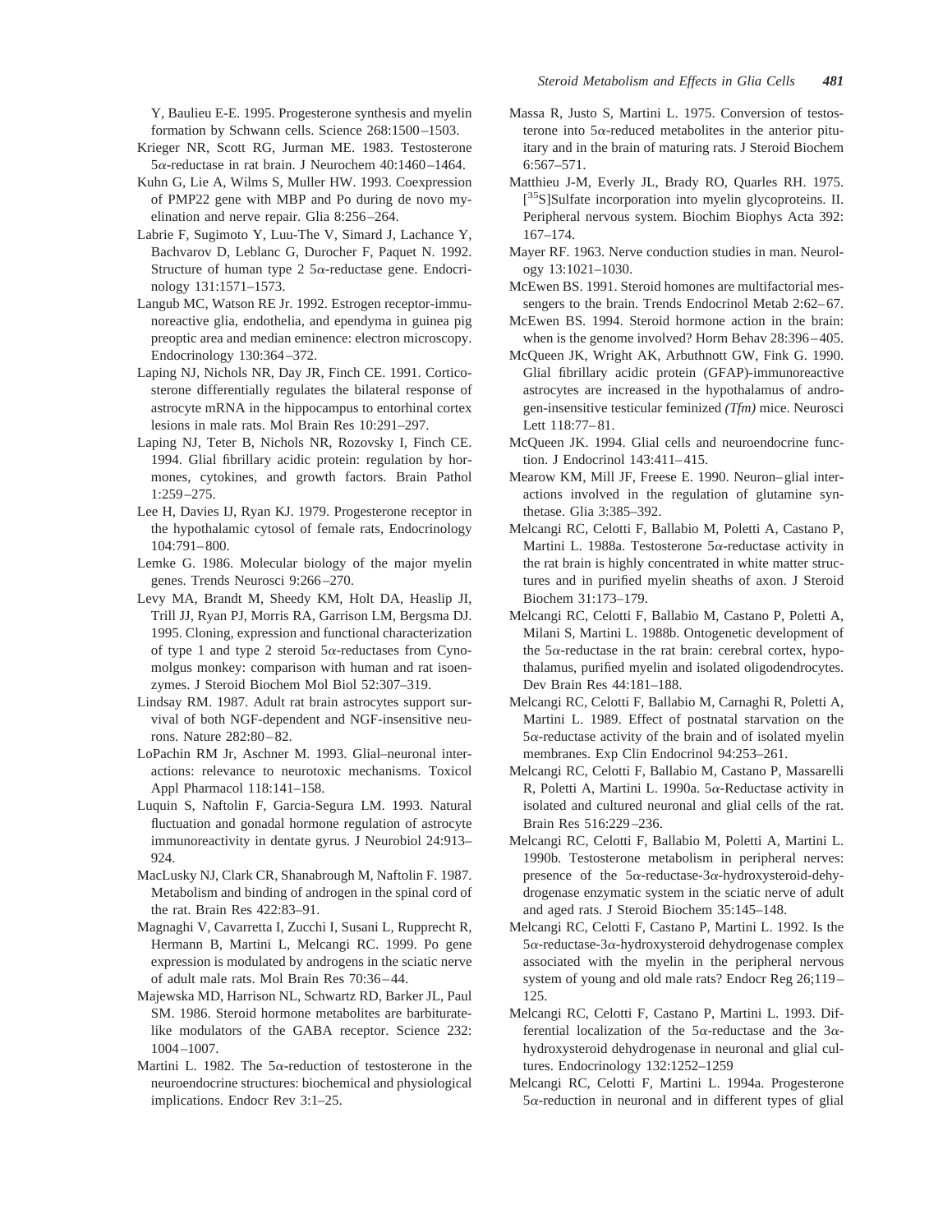cell cultures: type 1 and 2 astrocytes and oligodendrocytes. Brain Res 639:202–206.

- Melcangi RC, Celotti F, Martini L. 1994b. Neurons influence the metabolism of testosterone in cultured astrocytes via humoral signals. Endocrine 2:709–713.
- Melcangi RC, Ballabio M, Magnaghi V, Celotti F. 1995a. Metabolism of steroids in pure cultures of neurons and glial cells: role of intracellular signalling. J Steroid Biochem Mol Biol 53:331–336.
- Melcangi RC, Galbiati M, Messi E, Piva F, Martini L, Motta M. 1995b. Type 1 astrocytes influence luteinizing hormone-releasing hormone release from the hypothalamic cell line GT1-1: is transforming growth factor- $\beta$  the principle involved? Endocrinology 136:679–686.
- Melcangi RC, Riva MA, Fumagalli F, Magnaghi V, Racagni G, Martini L. 1996a. Effect of progesterone, testosterone and their  $5\alpha$ -reduced metabolites on GFAP gene expression in type 1 astrocytes. Brain Res 711:10– 15.
- Melcangi RC, Froelichsthal P, Martini L, Vescovi AL. 1996b. Steroid metabolizing enzymes in pluripotential progenitor central nervous system cells: effect of differentiation and maturation. Neuroscience 72:467–475.
- Melcangi RC, Magnaghi V, Cavarretta I, Riva MA, Martini L. 1997a. Corticosteroid effects on gene expression of myelin basic protein in oligodendrocytes and of glial fibrillary acidic protein in type 1 astrocytes. J Neuroendocrinol 9:729–733.
- Melcangi RC, Galbiati M, Messi E, Magnaghi V, Cavarretta I, Riva MA, Zanisi M. 1997b. Astrocyte-neuron interactions in vitro: role of growth factors and steroids on LHRH dynamics. Brain Res Bull 44:465–469.
- Melcangi RC, Cavarretta I, Magnaghi V, Ballabio M, Martini L. 1998a. Androgen control of Po gene expression in the sciatic nerve of the male rat. Soc Neurosci Abstr P-712.6:1799.
- Melcangi RC, Cavarretta I, Magnaghi V, Ballabio M, Martini L, Motta M. 1998b. Crosstalk between normal and tumoral brain cells. Endocrine 8:65–71.
- Melcangi RC, Magnaghi V, Cavarretta I, Martini L, Piva F. 1998c. Age-induced decrease of glycoprotein Po and myelin basic protein gene expression in the rat sciatic nerve: repair by steroid derivatives. Neuroscience 85: 569–578.
- Melcangi RC, Magnaghi V, Cavarretta I, Riva MA, Piva F, Martini L. 1998d. Effects of steroid hormones on gene expression of glial markers in the central and peripheral nervous system: variations induced by aging. Exp Gerontol 33:827–836.
- Melcangi RC, Magnaghi V, Cavarretta I, Zucchi I, Bovolin P, D'Urso D, Martini L. 1999. Progesterone derivatives are able to influence PMP22 and Po gene expression: possible mechanisms of action. J Neurosci Res 56:349– 357.
- Mendez-Otero R, Constantine-Paton M. 1990. Granule cell induction of 9-*O*-acetyl gangliosides on cerebellar glia in micro-cultures. Dev Biol 138:400–409.
- Meyer JS, Fairman KR. 1985. Early adrenalectomy in-

creases myelin content of the rat brain. Dev Brain Res 17:1–9.

- Morales JFR, Boxer PA, Fung SJ, Chase MH. 1987. Basic electrophysiological properties of spinal cord motoneurons during old age in the cat. J Neurophysiol 58:180– 194.
- Motta M, Zoppi S, Brodie AM, Martini L. 1986. Effect of 1,4,6-androstatriene-3,17-dione (ATD),4-hydroxy-4-androstene-3,17-dione (4-OH-A) and 4-acetoxy-4-androstene-3,17-dione (4-Ac-A) on the  $5\alpha$ -reduction of androgens in the rat prostate. J Steroid Biochem 25:593–600.
- Negri-Cesi P, Melcangi RC, Celotti F, Martini L. 1992. Aromatase activity in cultured brain cells: difference between neurons and glia. Brain Res 589:327–332.
- Nichols NR, Osterburg HH, Masters JN, Millar SL, Finch CE. 1990a. Messenger RNA for glial fibrillary acidic protein is decreased in rat brain following acute and chronic corticosterone treatment. Mol Brain Res 7:1–7.
- Nichols NR, Masters JN, Finch CE. 1990b. Changes in gene expression in hippocampus in response to glucocorticoids and stress. Brain Res Bull 24:659–662.
- Normington K, Russell DW. 1992. Tissue distribution and kinetic characteristics of rat steroid  $5\alpha$ -reductase isozymes: evidence for distinct physiological functions. J Biol Chem 267:19548–19554.
- Norton WT, Poduslo SE. 1973. Myelination in the rat brain: changes in myelin composition during brain maturation. J Neurochem 21:759–773.
- O'Callaghan JP, Brinton RE, McEwen BS. 1989. Glucocorticoids regulate the concentration of glial fibrillary acidic protein throughout the brain. Brain Res 494:159–161.
- Pareek S, Suter U, Snipes GJ, Welcher AA, Shooter EM, Murphy RA. 1993. Detection and processing of peripheral myelin protein PMP22 in cultured Schwann cells. J Biol Chem 268:10372–10379.
- Paul SM, Purdy RH. 1992. Neuroactive steroids. FASEB J 6:2311–2322.
- Poletti A, Melcangi RC, Negri-Cesi P, Maggi R, Martini L. 1994. Steroid binding and metabolism in the luteinizing hormone-releasing hormone-producing neuronal cell line GT1-1. Endocrinology 135:2623–2628.
- Preston SL, McMorris FA. 1984. Adrenalectomy of rats results in hypomyelination of the central nervous system. J Neurochem 42:262–267.
- Puia G, Santi M, Vicini S, Pritchett DB, Purdy RH, Paul SM, Seeburg PH, Costa E. 1990. Neurosteroids act on recombinant human  $GABA_A$  receptors, Neuron 4:759– 765.
- Rakic P. 1971. Neuron–glia relationship during granule cell migration in developing cerebellar cortex: a Golgi and electron microscopic study in *Macacus rhesus*. J Comp Neurol 141:282–312.
- Roomi MW, Ishaque A, Khann NR, Eylar EH. 1978. The Po protein: the major glycoprotein of peripheral nerve myelin. Biochim Biophys Acta 536:112–121.
- Rozovsky I, Laping NJ, Krohn K, Teter B, O'Callaghan JP, Finch CE. 1995. Transcriptional regulation of glial fibrillary acidic protein by corticosterone in rat astrocytes *in*